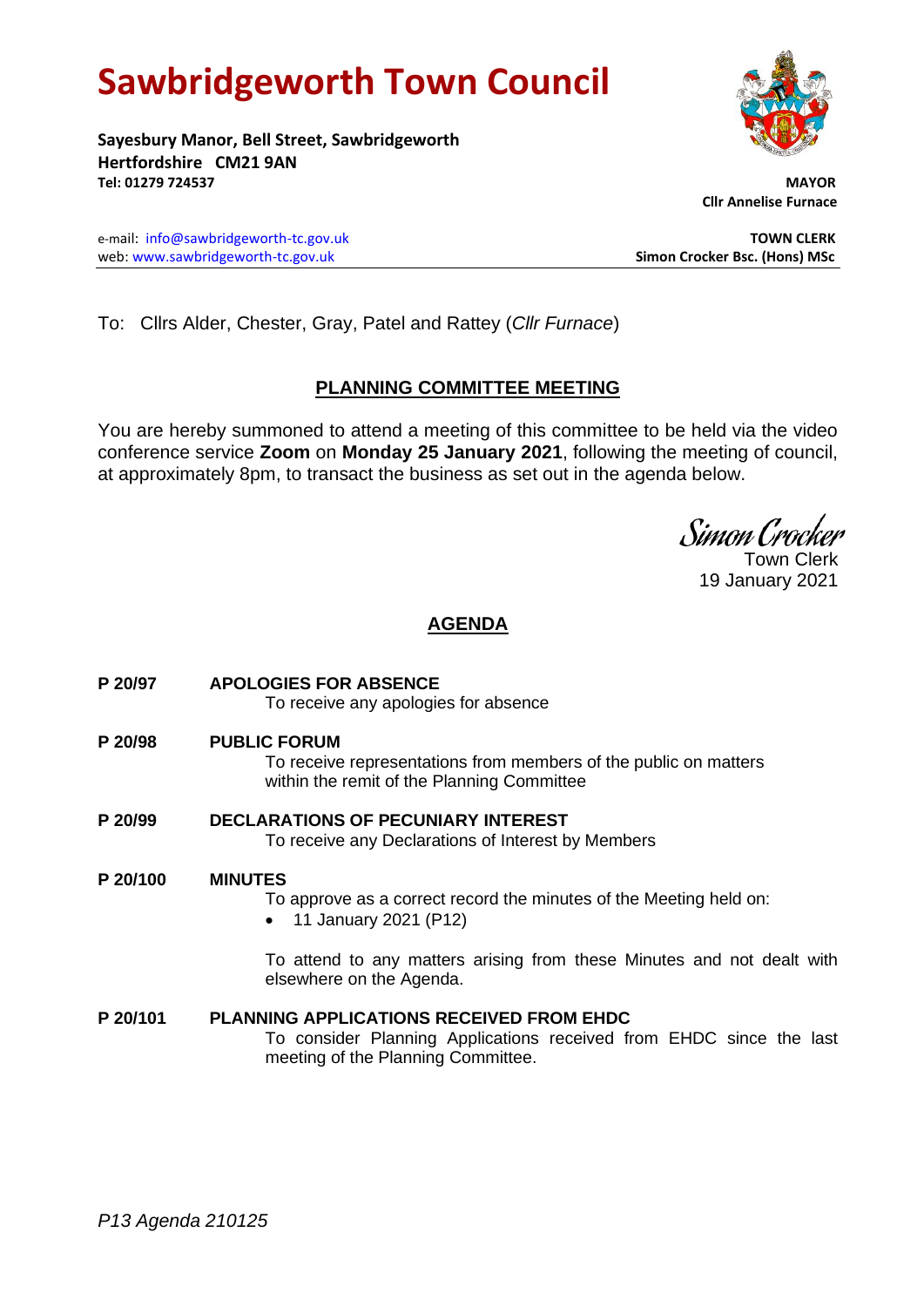# **3/20/1508/VAR The Leventhorpe School, CM21**

[Variation of condition 2 \(approved plans\) of planning permission: 3/20/0413/FUL](https://publicaccess.eastherts.gov.uk/online-applications/applicationDetails.do?activeTab=documents&keyVal=QEP8IQGLHYL00)  [\(Demolition of existing science building and the erection of a new 2-storey teaching block](https://publicaccess.eastherts.gov.uk/online-applications/applicationDetails.do?activeTab=documents&keyVal=QEP8IQGLHYL00)  [\[Use Class D1\] with associated landscaping and the installation of an additional block](https://publicaccess.eastherts.gov.uk/online-applications/applicationDetails.do?activeTab=documents&keyVal=QEP8IQGLHYL00) of [interim temporary classrooms during construction \[Approximately 1068 m2 GEA\]](https://publicaccess.eastherts.gov.uk/online-applications/applicationDetails.do?activeTab=documents&keyVal=QEP8IQGLHYL00)  [alongside the retention of temporary units approved under planning consent](https://publicaccess.eastherts.gov.uk/online-applications/applicationDetails.do?activeTab=documents&keyVal=QEP8IQGLHYL00)  3/18/2098/FUL) – [Revisions to elevations of the proposed teaching block](https://publicaccess.eastherts.gov.uk/online-applications/applicationDetails.do?activeTab=documents&keyVal=QEP8IQGLHYL00) **Applicant:** The Leventhorpe School

**\_\_\_\_\_\_\_\_\_\_\_\_\_\_\_\_\_\_\_\_\_\_\_\_\_\_\_\_\_\_\_\_\_\_\_\_\_\_\_\_\_\_\_\_\_\_\_\_\_\_\_\_\_\_\_\_\_\_\_\_\_\_\_\_\_\_**

**\_\_\_\_\_\_\_\_\_\_\_\_\_\_\_\_\_\_\_\_\_\_\_\_\_\_\_\_\_\_\_\_\_\_\_\_\_\_\_\_\_\_\_\_\_\_\_\_\_\_\_\_\_\_\_\_\_\_\_\_\_\_\_\_\_\_**

**\_\_\_\_\_\_\_\_\_\_\_\_\_\_\_\_\_\_\_\_\_\_\_\_\_\_\_\_\_\_\_\_\_\_\_\_\_\_\_\_\_\_\_\_\_\_\_\_\_\_\_\_\_\_\_\_\_\_\_\_\_\_\_\_\_\_**

**\_\_\_\_\_\_\_\_\_\_\_\_\_\_\_\_\_\_\_\_\_\_\_\_\_\_\_\_\_\_\_\_\_\_\_\_\_\_\_\_\_\_\_\_\_\_\_\_\_\_\_\_\_\_\_\_\_\_\_\_\_\_\_\_\_\_**

#### **3/20/2129/HH & 3/20/2130/LBC 1 Fair Green, CM21 9AG** [Rebuilding of damaged boundary wall](https://publicaccess.eastherts.gov.uk/online-applications/applicationDetails.do?activeTab=documents&keyVal=QJ08X2GLJ7000) **Applicant:** Dumphries

#### **3/20/2397/B1CPN 60B Station Road, CM21 9AZ**

[Change of use from Light Industrial \(Class B1 \(c\)\)](https://publicaccess.eastherts.gov.uk/online-applications/applicationDetails.do?activeTab=documents&keyVal=QKLPK1GL04O00) to 2 residential flats (Class C3). **Applicant:** Elisha Mirza

#### **3/20/2408/VAR Land Rear of 60 Station Road, CM21 9AZ**

[Removal of condition 2 of approval: 3/18/0153/FUL \(Change of use and internal alterations](https://publicaccess.eastherts.gov.uk/online-applications/applicationDetails.do?activeTab=documents&keyVal=QKNID3GLJQD00)  to create four office/workshop units with [alterations to front elevation\). Vary drawing C4](https://publicaccess.eastherts.gov.uk/online-applications/applicationDetails.do?activeTab=documents&keyVal=QKNID3GLJQD00)  [\(Floor/Elevation-Proposed\) with drawing number TPP20201103-02](https://publicaccess.eastherts.gov.uk/online-applications/applicationDetails.do?activeTab=documents&keyVal=QKNID3GLJQD00) **Applicant:** Elisha Mirza

**\_\_\_\_\_\_\_\_\_\_\_\_\_\_\_\_\_\_\_\_\_\_\_\_\_\_\_\_\_\_\_\_\_\_\_\_\_\_\_\_\_\_\_\_\_\_\_\_\_\_\_\_\_\_\_\_\_\_\_\_\_\_\_\_\_\_**

#### **3/20/2558/FUL 11 Cambridge Road, CM21 9JP**

[Demolition of dwelling and construction of replacement dwelling](https://publicaccess.eastherts.gov.uk/online-applications/applicationDetails.do?activeTab=documents&keyVal=QLH526GLK0Q00) **Applicant:** Mr Adan

#### **3/20/2589/FUL 7 Pishiobury Drive, CM21 0AD**

Demolition of house and construction of new [two-storey detached house with basement to](https://publicaccess.eastherts.gov.uk/online-applications/applicationDetails.do?activeTab=documents&keyVal=QLKU8RGLK2H00)  [include, front dormer windows, rear roof lights and terraces, front juliet](https://publicaccess.eastherts.gov.uk/online-applications/applicationDetails.do?activeTab=documents&keyVal=QLKU8RGLK2H00) balconies, detached [garage and front entrance gates](https://publicaccess.eastherts.gov.uk/online-applications/applicationDetails.do?activeTab=documents&keyVal=QLKU8RGLK2H00)

**\_\_\_\_\_\_\_\_\_\_\_\_\_\_\_\_\_\_\_\_\_\_\_\_\_\_\_\_\_\_\_\_\_\_\_\_\_\_\_\_\_\_\_\_\_\_\_\_\_\_\_\_\_\_\_\_\_\_\_\_\_\_\_\_\_\_**

**Applicant:** Mr Garry Plummer **\_\_\_\_\_\_\_\_\_\_\_\_\_\_\_\_\_\_\_\_\_\_\_\_\_\_\_\_\_\_\_\_\_\_\_\_\_\_\_\_\_\_\_\_\_\_\_\_\_\_\_\_\_\_\_\_\_\_\_\_\_\_\_\_\_\_**

#### **3/20/2635/FUL 17-18 and 18a Bell Mead, CM21 9ES**

[Conversion of 1 house \(17-18\) and 1 flat \(19A\) into](https://publicaccess.eastherts.gov.uk/online-applications/applicationDetails.do?activeTab=documents&keyVal=QLUPV6GLK5M00) two dwellings, removal of existing rear [addition and alterations to ground floor fenestration](https://publicaccess.eastherts.gov.uk/online-applications/applicationDetails.do?activeTab=documents&keyVal=QLUPV6GLK5M00) **Applicant:** Mr Mohammed Ahmad

**\_\_\_\_\_\_\_\_\_\_\_\_\_\_\_\_\_\_\_\_\_\_\_\_\_\_\_\_\_\_\_\_\_\_\_\_\_\_\_\_\_\_\_\_\_\_\_\_\_\_\_\_\_\_\_\_\_\_\_\_\_\_\_\_\_\_**

**\_\_\_\_\_\_\_\_\_\_\_\_\_\_\_\_\_\_\_\_\_\_\_\_\_\_\_\_\_\_\_\_\_\_\_\_\_\_\_\_\_\_\_\_\_\_\_\_\_\_\_\_\_\_\_\_\_\_\_\_\_\_\_\_\_\_**

#### **3/21/0005/HH 100 Sheering Mill Lane, CM21 9ND** [Demolition of garage. Single storey side and rear extension](https://publicaccess.eastherts.gov.uk/online-applications/applicationDetails.do?activeTab=documents&keyVal=QMCXDFGLK7O00)

**Applicant:** Mr Jamie Bull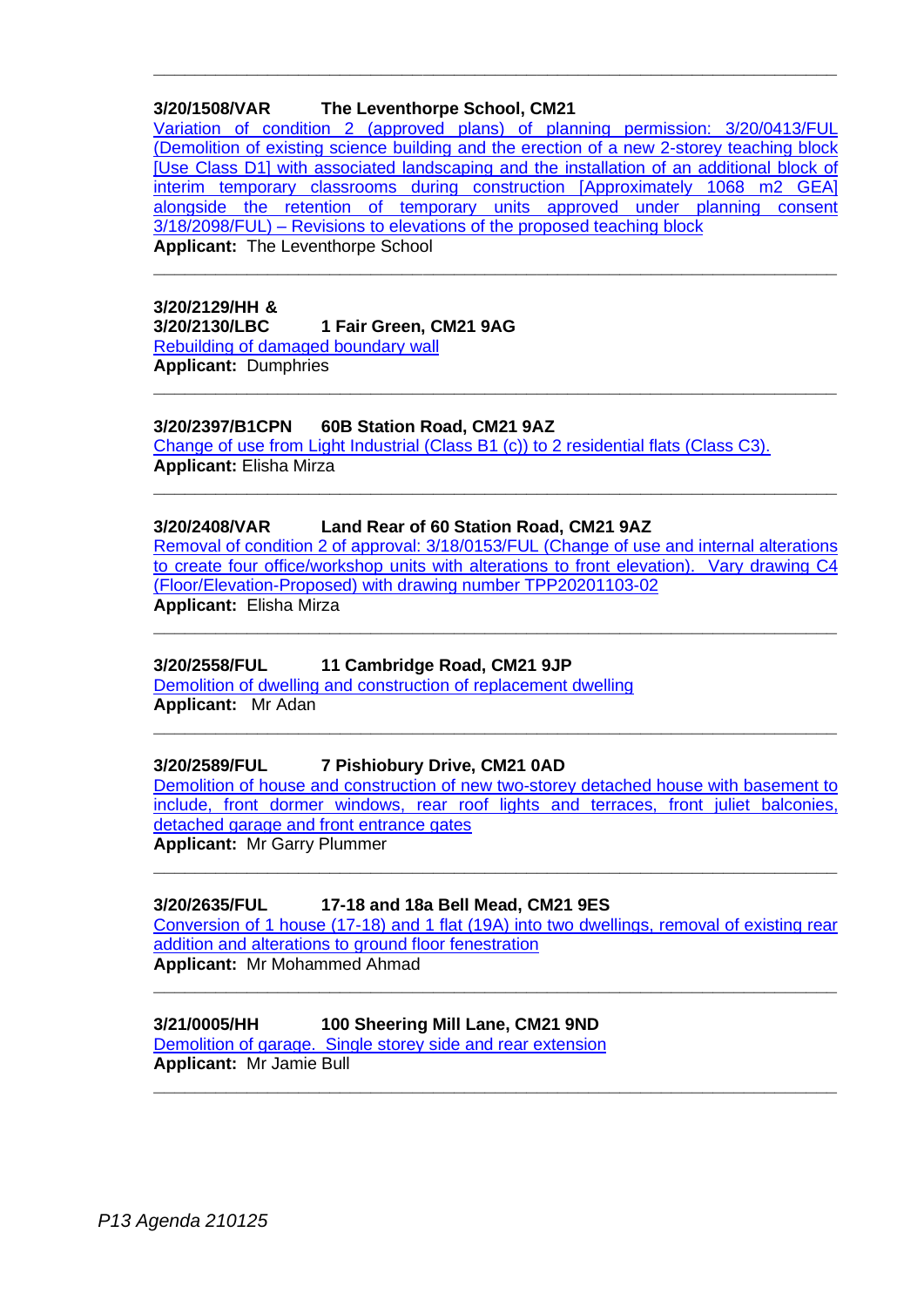### **3/21/0047/LBC The Old Vicarage, Sheering Mill Lane, CM21 9AD**

Regularisation of: Install two 100 [millimetre high level boiler vents fixed via brackets to the](https://publicaccess.eastherts.gov.uk/online-applications/applicationDetails.do?activeTab=documents&keyVal=QMMHWMGLKB000)  [rear elevation](https://publicaccess.eastherts.gov.uk/online-applications/applicationDetails.do?activeTab=documents&keyVal=QMMHWMGLKB000)

**\_\_\_\_\_\_\_\_\_\_\_\_\_\_\_\_\_\_\_\_\_\_\_\_\_\_\_\_\_\_\_\_\_\_\_\_\_\_\_\_\_\_\_\_\_\_\_\_\_\_\_\_\_\_\_\_\_\_\_\_\_\_\_\_\_\_**

**\_\_\_\_\_\_\_\_\_\_\_\_\_\_\_\_\_\_\_\_\_\_\_\_\_\_\_\_\_\_\_\_\_\_\_\_\_\_\_\_\_\_\_\_\_\_\_\_\_\_\_\_\_\_\_\_\_\_\_\_\_\_\_\_\_\_**

**\_\_\_\_\_\_\_\_\_\_\_\_\_\_\_\_\_\_\_\_\_\_\_\_\_\_\_\_\_\_\_\_\_\_\_\_\_\_\_\_\_\_\_\_\_\_\_\_\_\_\_\_\_\_\_\_\_\_\_\_\_\_\_\_\_\_**

**Applicant:** Mrs Peta Bruce

## **3/21/0080/HH Fairswell, 25 Vantorts Road, CM21 9NA**

[Alterations and raising of roof. First floor extension and alterations to fenestration](https://publicaccess.eastherts.gov.uk/online-applications/applicationDetails.do?activeTab=documents&keyVal=QMWYZKGL00X00) **Applicant:** Mr Ben Green

# **P 20/102 LATE PLANNING APPLICATIONS**

To deal with Planning Applications received from EHDC following the Publication of this Agenda and received before 22 January 2021

# **P 20/103 PLANNING DECISIONS MADE BY EHDC**

To receive Planning Decisions from EHDC.

# **3/20/1951/FUL 30-34 London Road, CM21 9JS**

Roof extension to form 5, one bedroom flats, including external rear staircase, roof dormers and bin/cycle store

**\_\_\_\_\_\_\_\_\_\_\_\_\_\_\_\_\_\_\_\_\_\_\_\_\_\_\_\_\_\_\_\_\_\_\_\_\_\_\_\_\_\_\_\_\_\_\_\_\_\_\_\_\_\_\_\_\_\_\_\_\_\_\_\_\_\_\_\_\_\_\_\_**

**Applicant:** Mr Tindall

**STC Comment:** No objection

*EHDC Decision:* Refused. "The proposed development, by reason of its size, scale and design, would add considerable bulk and mass to the site which would appear unduly prominent within the streetscene and would not reflect local distinctiveness, to the detriment of the character and appearance of the existing building, street scene, adjacent listed buildings and surrounding Sawbridgeworth Conservation Area. The proposal is therefore contrary to Policies DES4 and HA4 of the East Herts District Plan 2018" & "The application lacks sufficient information regarding the issues of neighbour amenity as well as air quality and the risks to future occupants to enable the local planning authority to properly consider the planning merits of this application, contrary to Policies DES4 and EQ4 of the East Herts District Plan 2018"

## **3/20/1955/FUL Farlea, Spellbrook Lane West, CM23 4AY**

Erection of 1, 5 bedroomed dwelling and detached garage, with the provision of a new access and an amended internal track **Applicant:** Mr Greg McClelland *STC Comment:* No objection *EHDC Decision:* Granted **\_\_\_\_\_\_\_\_\_\_\_\_\_\_\_\_\_\_\_\_\_\_\_\_\_\_\_\_\_\_\_\_\_\_\_\_\_\_\_\_\_\_\_\_\_\_\_\_\_\_\_\_\_\_\_\_\_\_\_\_\_\_\_\_\_\_**

**\_\_\_\_\_\_\_\_\_\_\_\_\_\_\_\_\_\_\_\_\_\_\_\_\_\_\_\_\_\_\_\_\_\_\_\_\_\_\_\_\_\_\_\_\_\_\_\_\_\_\_\_\_\_\_\_\_\_\_\_\_\_\_\_\_\_\_\_\_\_\_\_**